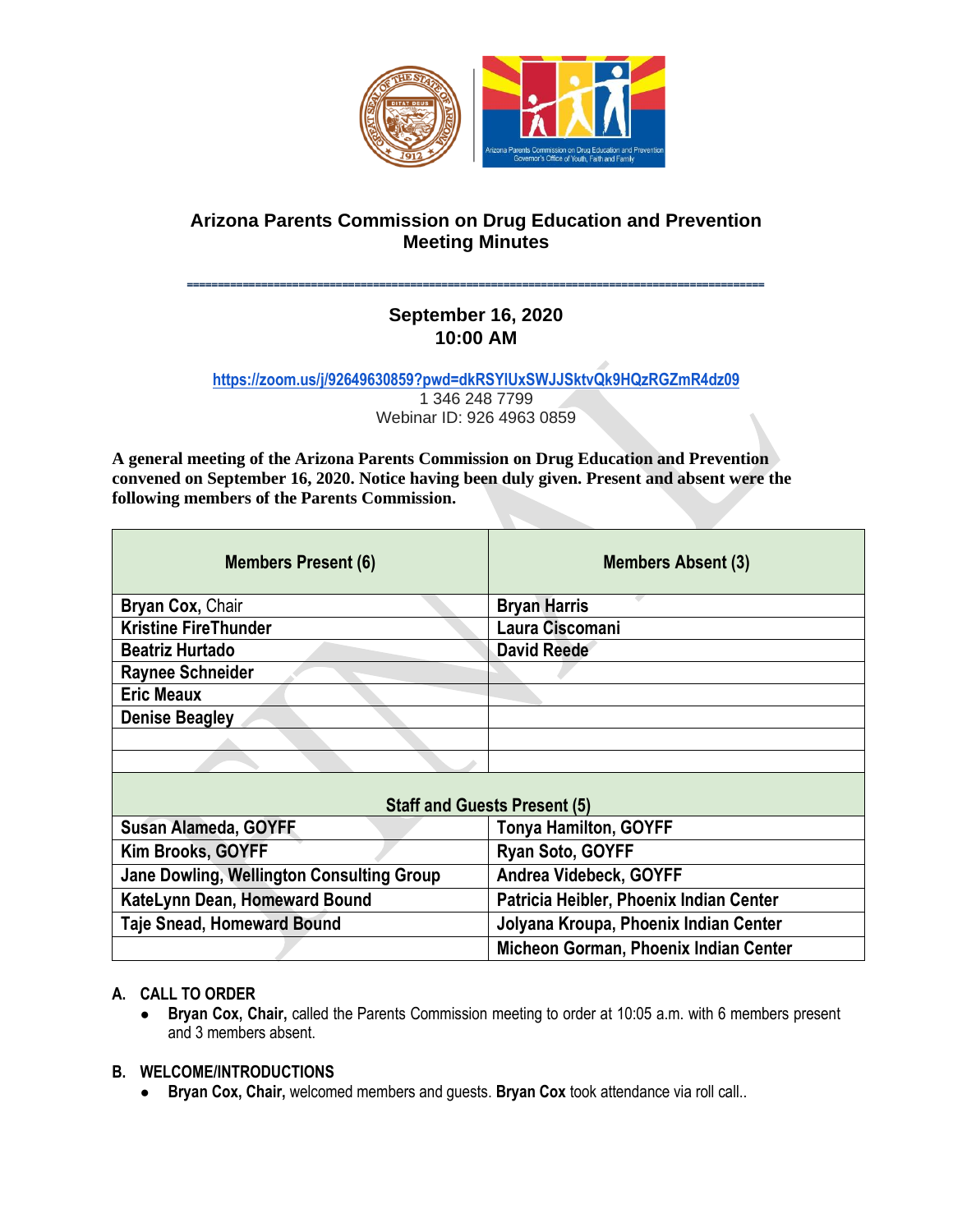## **C. APPROVAL OF MINUTES**

- **Bryan Cox, Chair,** requested a review of the **June 10, 2020** (previous meeting) meeting minutes.
- **Denise Beagley motioned to accept the June 10, 2020 minutes.**
- **Eric Meaux** seconded the motion. The motion passed with no dissenting votes.

#### **D. Dr. Jane Dowling, Wellington Consulting Group, Phoenix, AZ**

**Chairman Bryan Cox** welcomed and introduced **Mrs. Jane Dowling of the Wellington Consulting Group. Chairman Bryan Cox** indicated that through the year, the Parents Commission on Drug Education and Prevention programs report data on the work being done by the grantees. That data is compiled by the **Wellington Consulting Group** and reported in an annual report.

Mrs. Dowling gave a PowerPoint presentation on the Parents Commission annual report. The report is representative of year one of the grant. In summary Mrs. Dowling reported that:

- There were **27** agencies and schools funded in year one of the grant **07/01/2019-06/30/2020**
- Directly impacted: a little over 28,000 youth, and almost 19,000 adults.
- Indirectly impacted: over a million youth, almost 10 million adults and a half million unknown.
- Materials Disseminated: 274,000 during the year.
- Conducted 1,366 events.

The most common service and activity implemented during the year was Community Education with **219** events. Other activity focus areas:

**Vaping** 184 **Alcohol** 174 **Marijuana** 173 **Opioids** 159 **Fentanyl** 147

**Mrs. Dowling** indicated that COVID hit during the middle of program sessions and therefore they were not able to do post surveys which impacts the ability to measure the true impact of these programs.

- **Chairperson Bryan Cox** thanked the presenter and asked if there were any questions for the presenter.
- **Kim Brooks**, GOYFF, posed a question from the Zoom Chat as follows:

How is the governor's office and Wellington going to recognize the impact of COVID on the grantees and the ability to achieve the metrics?

**Ms. Dowling's Response-** There is a new survey soliciting feedback from grantees on what they need, what was working and what wasn't, and new issues that need to be addressed. Surveys were transferred to Survey Monkey because of COVID.

**Tonya Hamilton, GOYFF,** stated that once COVID hit and telecommunicating was implemented, Leona and other program administrators reached out to their grantees and sub grantees. Grantees were able to work with Leona on their scope of work to make adaptations and modify programs and budgets, purchase computers, etc. These issues were also addressed in July during contract renewals. Programming and virtual transitioning was helpful to sustaining programs. Grantees collaborated with schools and other community partners to take advantage of food pickup locations to help disseminate information and materials to families.

#### **Chairman Bryan Cox** thanked **Ms. Hamilton and Mrs. Dowling.**

No further questions were asked of Wellington Consulting Group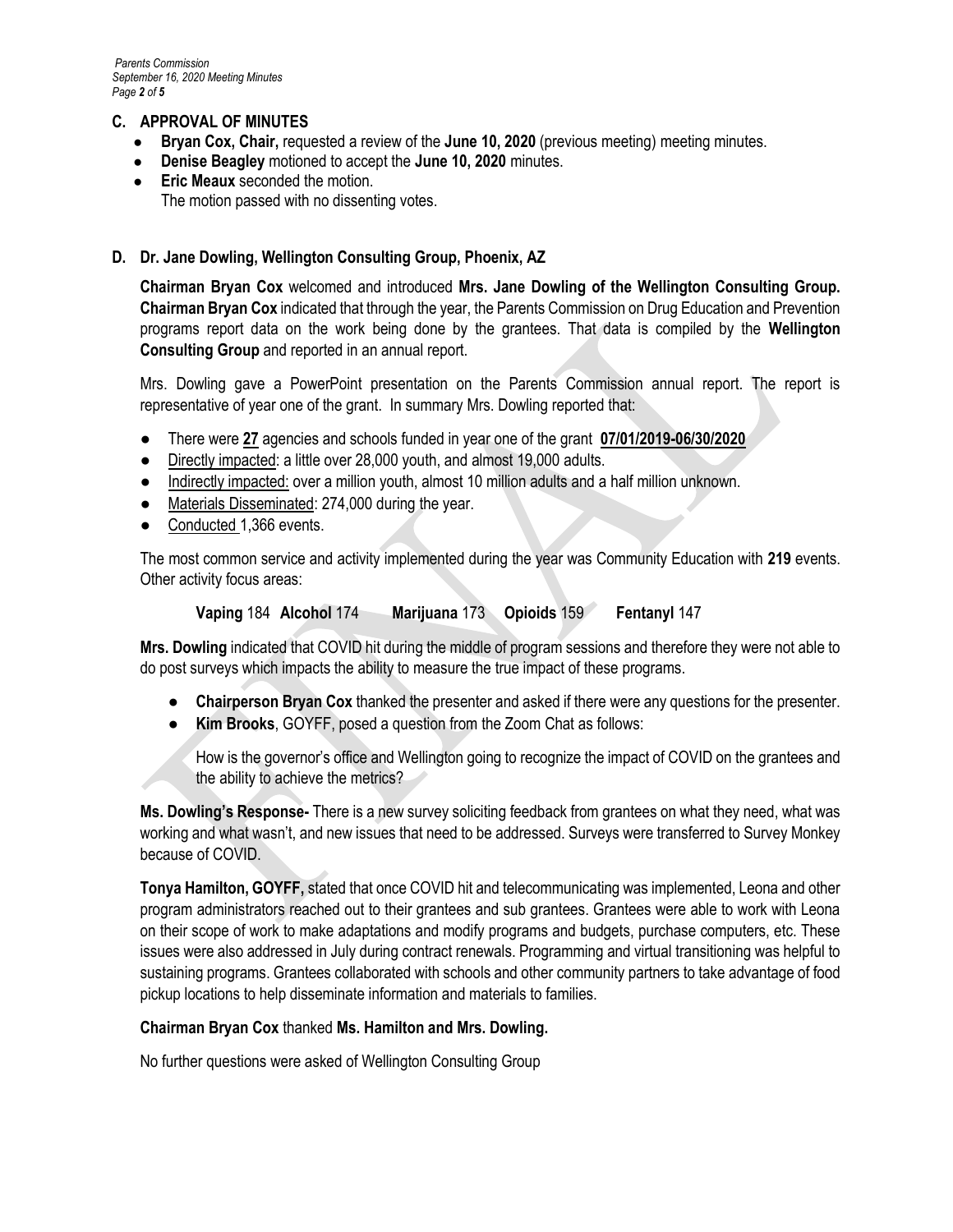#### **E. Homeward Bound Pathways Out of Poverty, Phoenix, AZ**

**Chairman Bryan Cox** welcomed and introduced **KateLynn Dean and Taje Snead** and indicated that **Homeward Bound** is entering their second year of being a grantee funded by the Parents Commission grant.

**Homeward Bound** was founded in 1990 and provides families with tools and solutions to strengthen families to reduce substance use. Homeward Bound served 554 individuals this past year with 420 of them being children, and 134 being adults

- 90% of families served are headed by single women
- 83% of families successfully completed and secured stable housing

On December 20, 2019 **Homeward Bound** became certified as a trauma informed center focusing on 3 main areas:

- 1. Prevention education program
- 2. Parent Education
- 3. Youth Education and Family Cohesion.

Evidence based strategies utilized by Homeward Bound include RX360, Botvin's Life Skill training – an afterschool program emphasizing social emotional health and developing soft skills.

**Chairman Bryan Cox** thanked **Homeward Bound** for their presentation and asked if there were any questions. There were no questions.

#### **F. Phoenix Indian Center, Phoenix, AZ**

**Chairman Bryan Cox** welcomed and introduced **Patricia Heibler, Jolyana Kroupa & Micheon Gorman** and indicated the **Phoenix Indian Center (PIC)** is the only grantee that focuses 100% of their work in tribal communities. **The PIC** is considered the oldest Indian center in the country. Their mission is to serve the community with culturally relevant youth services, language and cultural revitalization programs, education and workforce development. The **PIC** serves about 7,000 clients annually. According to the **PIC** there are approximately 296,529 American Indians living in Arizona and of those, 130,364 live in Phoenix. The **PIC** offers workforce development services, job preparedness/workforce series, prevention services (substance abuse, suicide prevention), youth development programing, language and culture revitalization; assists with financial issues, and assistance with SNAP, unemployment, child support, vocation services, and onsite childcare. **PIC** also offers culturally centered evidence based/informed strategies to address substance abuse prevention and intervention for youth and families.

**Chairman Bryan Cox** thanked the Phoenix Indian Center for their presentation and asked if there were any questions. There were no questions.

### **G. Subgrantee Updates, Susan Alameda, Substance Abuse Prevention Manager, Governor's Office of Youth, Faith and Family**

**Chairman Bryan Cox** introduced **Mrs. Susan Alameda** who gave an update on the Parents Commission grantees and the Collegiate Recovery Programs. In addition, **Mrs. Alameda** indicated GOYFF hopes to have Leona's position filled soon and before the next Parents Commission meeting. **Mrs. Alameda** said the site visit schedule to review grantees launched in September and will continue for the new grant year. Grantees are scheduled for a check-in meeting on September 30<sup>th</sup>. These meetings are an opportunity for Wellington to be involved with data collection, tracking and keeping ahead of performance measures which is important to show outcomes and the effectiveness of these programs. It is also an opportunity for grantees to highlight their activities, successes and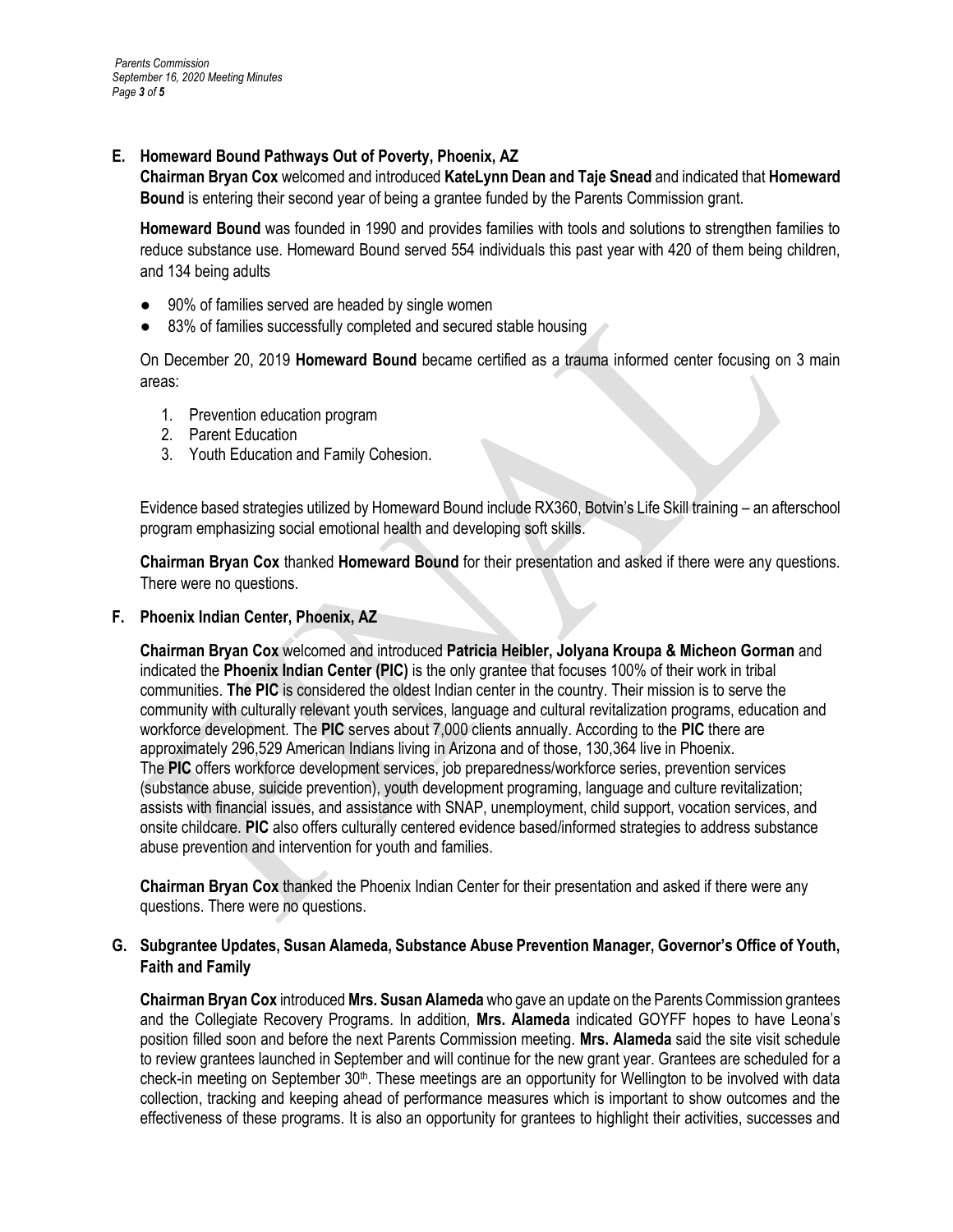present any challenges. **Mrs. Alameda** indicated that although COVID has been a huge bump in the road for Parents Commission grantees, many programs made mid-course corrections to move their programs to virtual environments. They also made adjustments and collaborated with schools, law enforcement etc. to help disseminate information, materials and resources to their communities. Performance measures are still impressive and grantees continued to offer services. GOYFF continues to track grantee progress through the AMS scorecard. Lastly, **Mrs. Alameda** stated that Collegiate Recovery Programs (3 state universities) are operating under a No Cost Extension and will continue with their programming through the end of December of 2020.

**Chairman Bryan Cox** thanked **Mrs. Alameda** for her update and asked if there were any questions. There were no questions.

### **H. ANNOUNCEMENTS**

**Chairman Bryan Cox** asked if any commissioners have any announcements they would like to share.

**Tonya Hamilton, GOYFF,** made two announcements:

- The GOYFF posted the STOP RFGA on their website and the RFGA is live. A total of \$2.5 million is being offered for a 3 year grant cycle through federal funds authorized through the Violence Against Women Act (VAWA) and administered by the Department of Justice's Office on Violence Against Women.
- In October and November GOYFF will again offer the grant writing workshop, free to the community at large. GOYFF is working on confirming dates and will be sending out information through constant contacts or on our website.

### **I. FUTURE AGENDA/MEETING SCHEDULE**

**Chairman Bryan Cox** stated the next scheduled meeting is set for November 18, 2020 at 10:00 AM via Zoom. **Chairman Bryan Cox** proposed the following 2021 meeting dates:

> 01/20/2021 03/17/2021 05/19/2021 07/12/2021 09/15/2021

- 11/17/2021
- **Chairman Bryan Cox** motion to tentatively approve these dates for 2021
- **Denise Beagley** motions for the dates to be approved tentatively.
- **Eric Meaux** seconded the motion
- Motion passes unanimously

### **J. ADJOURN**

A motioned to adjourn the meeting was made by **Denise Beagley** at 11:32 AM. The Motion was seconded by **Eric Meaux and approved by all attendees.**

**Meeting Adjourned.**